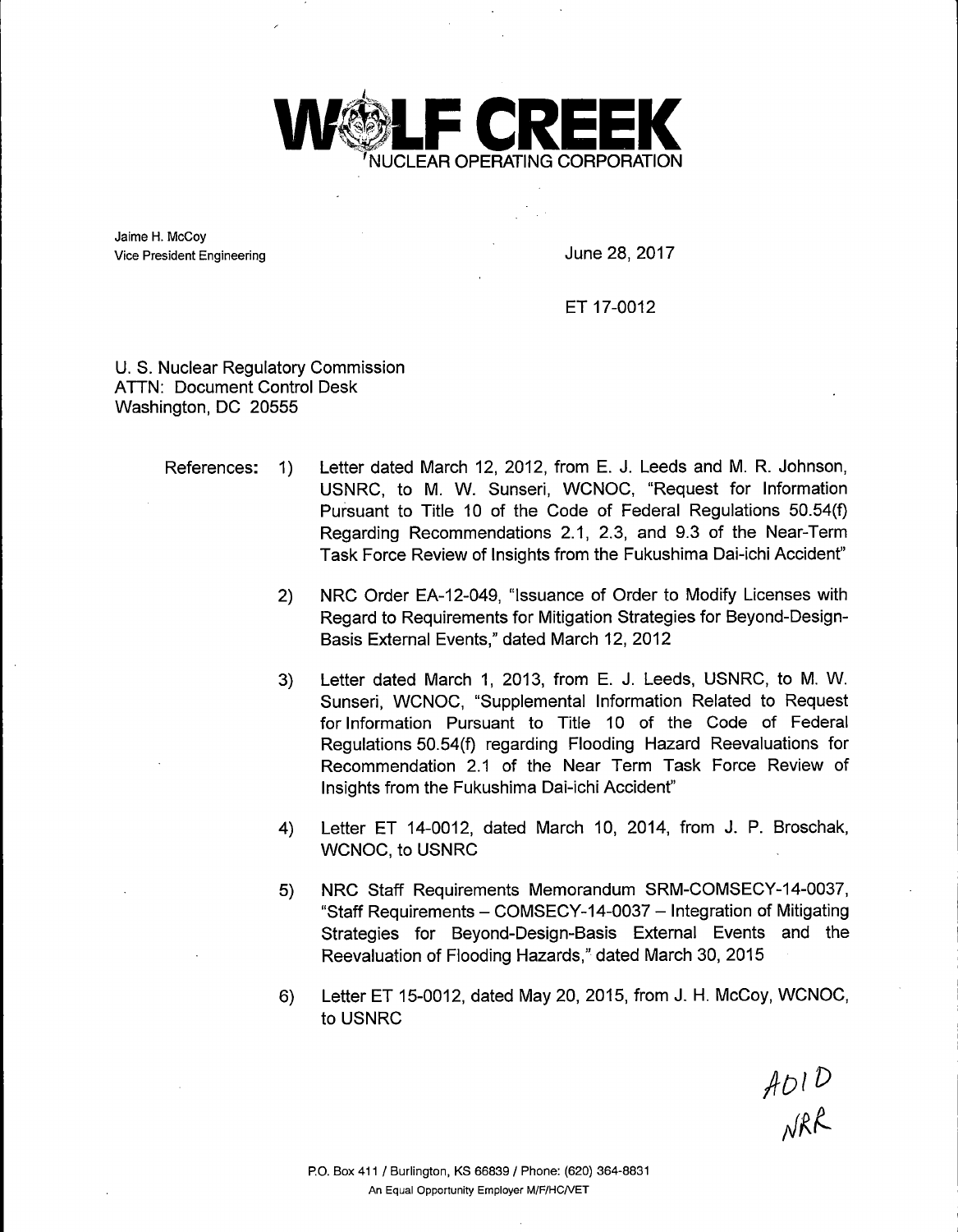- 7) Letter dated December 24, 2015, from A. J. Minarik, USNRC, to A. C. Heflin, WCNOC, "Wolf Creek Generating Station - Interim Staff Response to Reevaluated Flood Hazards Submitted in Response to 10 CFR 50.54(f) Information Request - Flood-Causing Mechanism Reevaluation (CAC No. MF3648)"
- 8) Letter ET 16-0003, dated January 19, 2016 from J. H. McCoy, WCNOC, to USNRC
- 9) Letter ET 16-0009, dated February 23, 2016 from J. H. McCoy, WCNOC, to USNRC
- 10) Nuclear Energy Institute (NEI) Report NEI 16-05, "External Flooding Assessment Guidelines," Revision 1, June 2016
- 11) NRC Interim Staff Guidance JLD-ISG-2016-01, "Guidance for Activities Related to Near-Term Task Force Recommendation 2.1, Flooding Hazard Reevaluation; Focused Evaluation and Integrated Assessment," Revision 0, July 11, 2016
- 12) Letter ET 16-0029, dated November 8, 2016, from J. H. McCoy, WCNOC, to USNRC
- Subject: Docket No. 50-482: Wolf Creek Nuclear Operating Corporation's Flooding Focused Evaluation Summary Submittal

To Whom It May Concern:

On March 12, 2012, the Nuclear Regulatory Commission (NRC) issued Reference 1 to request information associated with Near-Term Task Force Recommendation 2.1 for Flooding. One of the Required Responses in Reference 1 directed licensees to submit a Flood Hazard Reevaluation Report (FHRR). Wolf Creek Nuclear Operating Corporation (WCNOC) submitted the FHRR for Wolf Creek Generating Station (WCGS) on March 10, 2014 (Reference 4). The FHRR was further developed in response to requests for additional information (RAls) (Reference 6), subsequent submittal of Revision 1 of the FHRR (Reference 8) and responses to RAls regarding Revision 1 of the FHRR (Reference 9). Herein, References 8 and 9 are referred to as the FHRR. Per Reference 3, the NRC considers the FHRR to be beyond the current design/licensing basis of operating plants.

Concurrent to the FHRR, WCNOC developed and implemented mitigating strategies in accordance with NRC Order EA-12-049, "Issuance of Order to Modify Licenses with Regard to Requirements for Mitigation Strategies for Beyond-Design-Basis External Events" (Reference 2). In NRC SRM-COMSECY-14-0037 (Reference 5), the Commission affirmed that licensees need to address the reevaluated flooding hazards within their mitigating strategies for Beyond Design Basis External Events (BDBEE), including the reevaluated flood hazards. Letter ET 16- 0029 (Reference 12) submitted the Mitigating Strategies Assessment (MSA) for New Flood Hazard Information using the Mitigating Strategies Flood Hazard Information (MSFHI)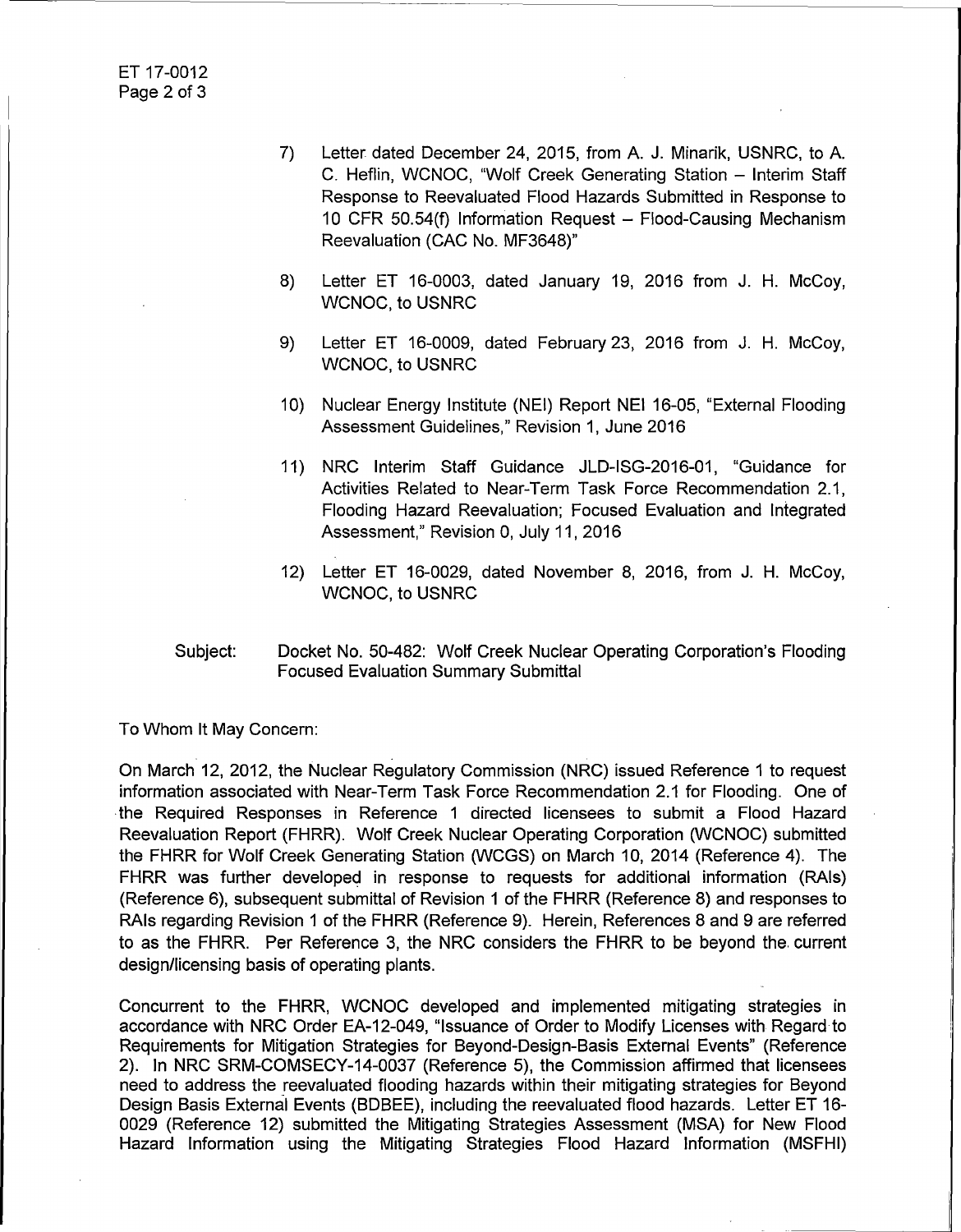ET 17-0012 Page 3 of 3

summarized in Reference 7 and the reevaluated flood hazard in the FHRR. Subsequently, a Flood Impact Assessment was to be performed in accordance with NEI 16-05 Revision 1 (Reference 10) and JLD-ISG-2016-01 (Reference 11) to demonstrate the adequacy of the existing plant design and mitigating strategies for responding to the reevaluated flooding hazards that exceed a facility's design basis flood level. The attachment to this letter provides a summary to the Wolf Creek Generating Station Flooding Focused Evaluation.

This letter contains no commitments. If you have any questions concerning this matter, please contact me at (620) 364-4156, or Cynthia R. Hafenstine (620) 364-4204.

Sincerely,

Jaime 21 8 Mlay

Jaime H. McCoy

JHM/rlt

Attachment: Wolf Creek Generating Station Flooding Focused Evaluation Summary

cc: L. K. Gibson (NRC), w/a K. M. Kennedy (NRC), w/a B. K. Singal (NRG), w/a N. H. Taylor (NRC), w/a Senior Resident Inspector (NRC), w/a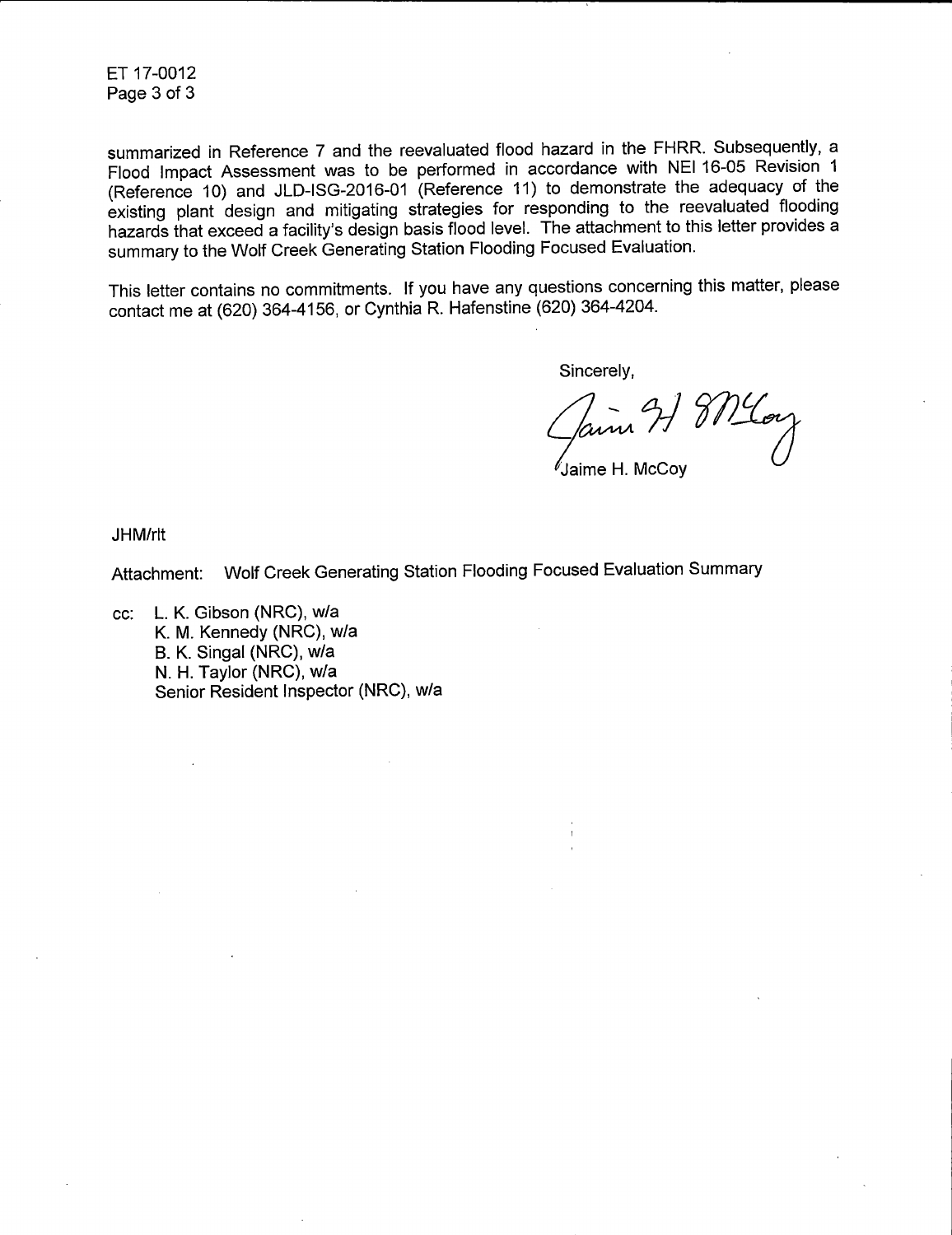### WOLF CREEK GENERATING STATION FLOODING FOCUSED EVALUATION SUMMARY

 $\left\langle \right\rangle$ 

### **1. Executive Summary**

The Wolf Creek Nuclear Operating Corporation (WCNOC) has reevaluated the Wolf Creek Generating Station (WCGS) flooding hazard in accordance with Near-Term Task Force (NTTF) Recommendation 2.1 and the Nuclear Regulatory Commission's (NRC) 10 CFR 50.54(f) request for information. This information was submitted to the NRC on January 19, 2016<sup>1</sup> in the Flood Hazard Reevaluation Report (FHRR) and is outlined in the NRC Mitigating Strategies Flood Hazard Information (MSFHI) letter to WCNOC dated December 24, 2015. No changes to the flooding analysis have been performed since the issuance of the NRC MSFHI letter, and the FHRR and MSFHI letter serve as the 'input to this Focused Evaluation (FE). There are two mechanisms that were found to exceed the design basis flood level of WCGS. These mechanisms are listed below and are included in this FE:

- 1. Local Intense Precipitation (LIP)
- 2. Failure of Dams and Onsite Water Control/Storage Structures

The FHRR screened out Dam Failure using methods that are more conservative than the current design basis and yielded a flood level that did not reach site grade. Consistent with the WCNOC Mitigating Strategies Assessment (MSA) Report for New Flood Hazard Information, Dam Failure is not considered a credible hazard and was not further evaluated as part of the FE. The assessment of LIP concluded that the strategy for maintaining key safety functions (KSFs) during a LIP event has effective flood protection through the demonstration of adequate Available Physical Margin (APM), reliable flood protection features, and an adequate overall site response. All key Structures, Systems, and Components (SSCs) are adequately protected from flooding due to LIP. This FE followed Path 2 of Nuclear Energy Institute (NEI) Report 16-05, Revision 1, and utilized Appendices B and C for guidance on evaluating the site strategy. This submittal completes the actions related to External Flooding required by the March 12, 2012, 10 CFR 50.54(f) letter without the need for the NRC staff to perform Phase 2 decision making per NRC Interim Staff Guidance (ISG) JLD-ISG-2016-01 and NEI 16-05.

<sup>1</sup> The January 19, 2016 submittal (ET 16-0003) was a re-submittal of information that was originally submitted on October 27, 2015 (ET 15-0027) that did not conform to the NRC's electronic information exchange.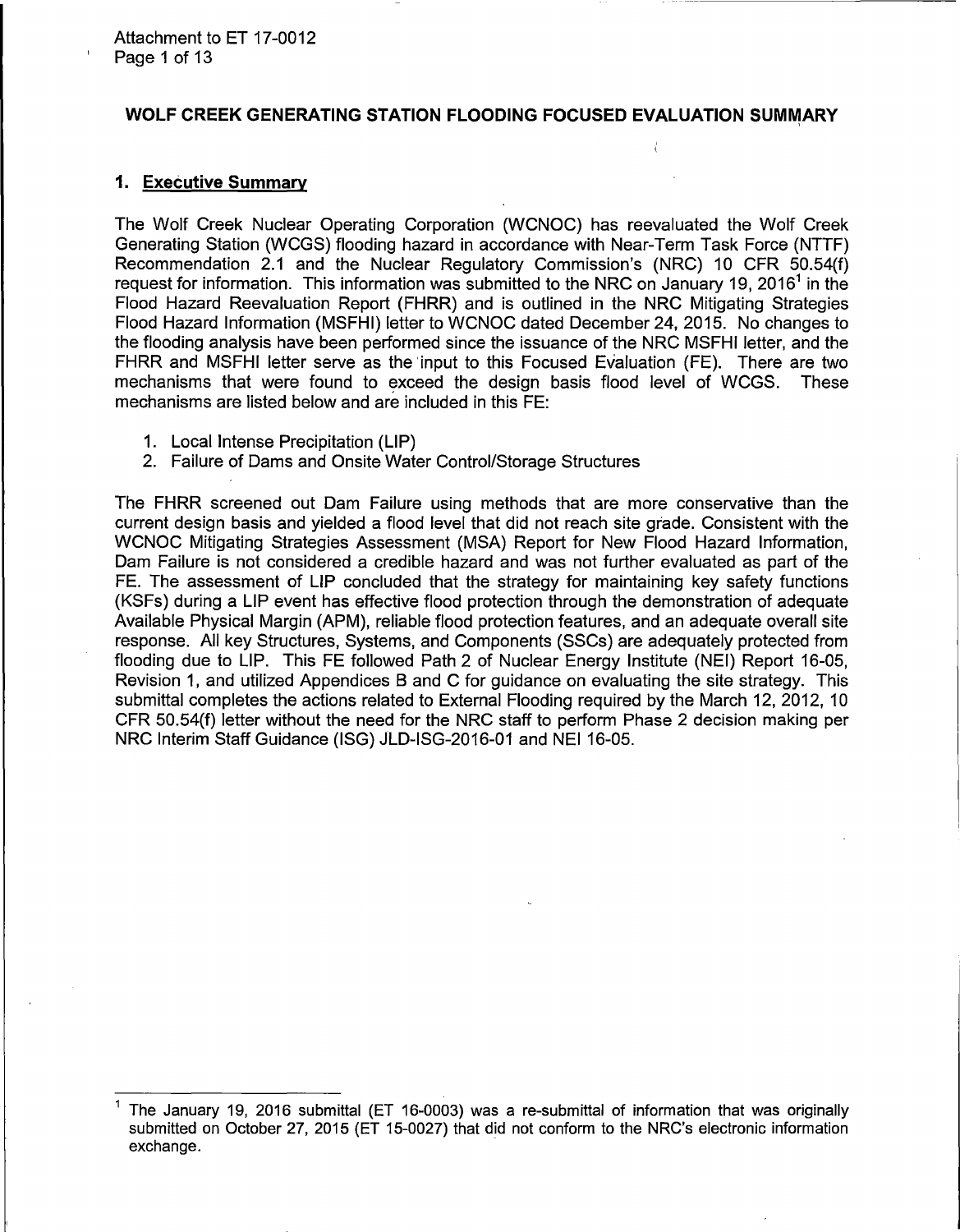## **2. Background**

On March 12, 2012, the NRC issued Reference 1 to request information associated with NTTF Recommendation 2.1 for Flooding. One of the Required Responses in Reference 1 directed licensees to submit a FHRR. WCNOC submitted the FHRR for WCGS on March 10, 2014 (Reference 2). The Flood Hazard Reevaluation was further developed in response to requests for additional information (Reference 3), subsequent submittal of Revision 1 of the FHRR (Reference 4) and a response to requests for additional information regarding Revision 1 of the FHRR (Reference 5).

Following the Commission's approval of the NRC staff's recommendation in Reference 6, the NRC issued a letter to the industry (Reference 7) indicating that new guidance is being prepared to replace instructions in Reference 8 and provide for a graded approach to flooding reevaluations and more focused evaluations of local intense precipitation and available physical margin in lieu of proceeding to an integrated assessment. NEI provided the External Flooding Assessment Guidelines in NEI 16-05 (Reference 9), which was endorsed by the NRC in Reference 10. Reference 9 indicates that each flood-causing mechanism not bounded by the design basis flood (using only stillwater and/or wind-wave runup level) should follow one of the following five assessment paths:

- Path 1: Demonstrate Flood Mechanism is Bounded
- Path 2: Demonstrate Effective Flood Protection
- Path 3: Demonstrate a Feasible Response to LIP
- Path 4: Demonstrate Effective Mitigation
- Path 5: Scenario Based Approach

Non-bounded flood-causing mechanisms in Paths 1, 2, or 3 would only require a Focused Evaluation to complete the actions related to external flooding required by Reference 1 without the need for the NRC staff to perform Phase 2 decision making per References 9 and 10. Mechanisms in Paths 4 or 5 require an Integrated Assessment.

### **3. Flood Hazard Parameters for Unbounded Mechanisms**

The NRC has completed the Interim Staff Response to Reevaluated Flood Hazards (Reference 11) related to WCGS's Flood Hazard Reevaluation Report (Reference 4). In Reference 11, the NRC states that the "...staff has concluded that the licensee's reevaluated flood hazards information, as summarized in this Enclosure, is suitable for the assessment of mitigation strategies developed in response to Order EA-12-049 (i.e., defines the mitigating strategies flood hazard information described in guidance documents currently being finalized by the industry and NRC staff) for Wolf Creek. Further, the NRC staff has concluded that the licensee's reevaluated flood hazard information is suitable input for other assessments associated with Near-Term Task Force Recommendation 2.1 'Flooding."' The enclosure to Reference 11 includes a summary of the current design basis and reevaluated flood hazard parameters, respectively. In Table 1 of the enclosure to Reference 11, the NRC lists the following flood causing mechanisms for the design basis flood:

- Local Intense Precipitation
- Streams and Rivers
- Failure of Dams and Onsite Water Control/Storage Structures
- Storm Surge
- Seiche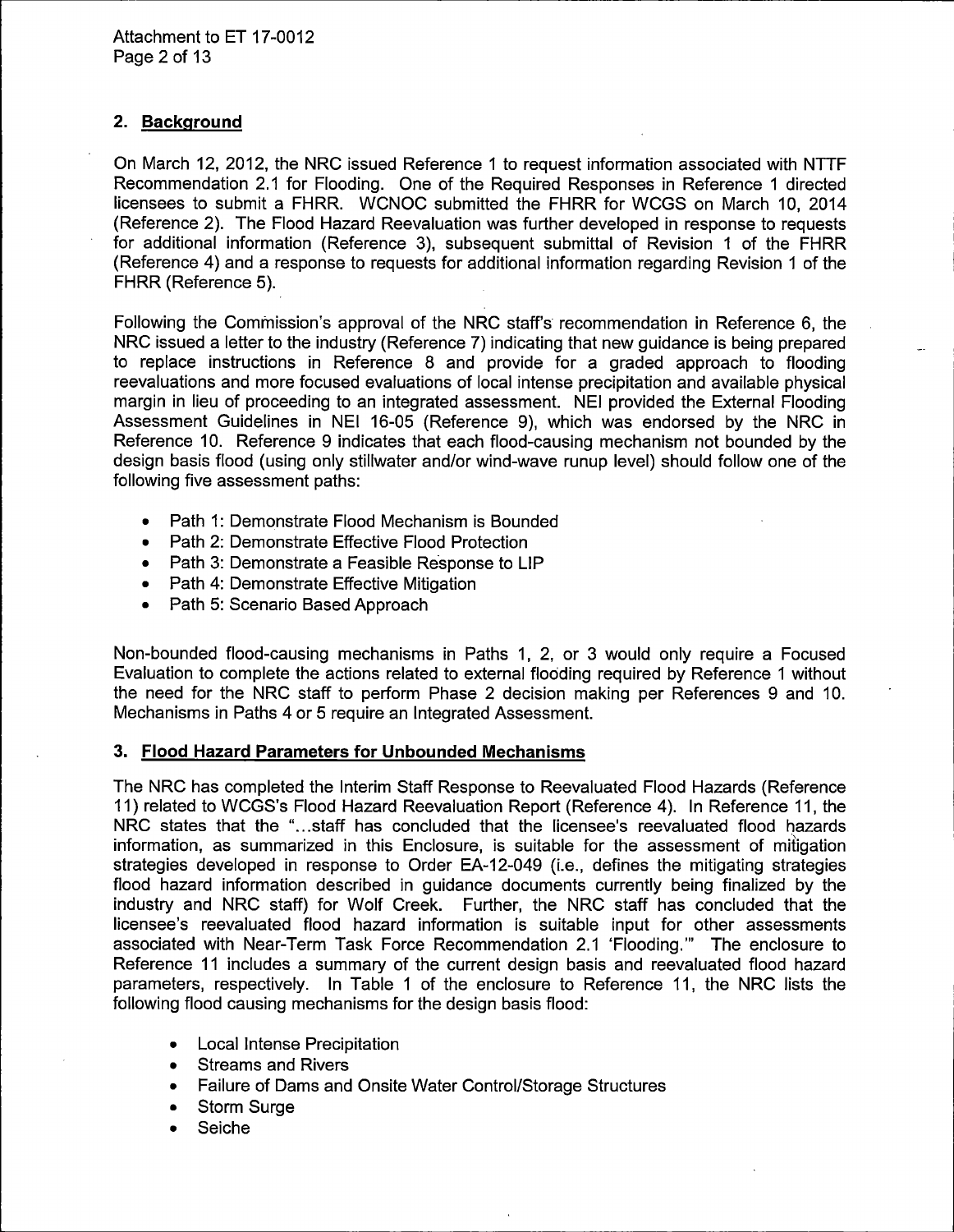- Tsunami  $\bullet$
- Ice Induced Flooding
- Channel Migrations/Diversions

In Table 2 of the enclosure to Reference 11, the NRC lists flood hazard information for the following flood-causing mechanisms that are not bounded by the design basis hazard flood level:

- Local Intense Precipitation
- Failure of Dams and Onsite Water Control/Storage Structures

These are the reevaluated flood-causing mechanisms that should be addressed in the external flooding assessment. The two unbounded flood mechanisms for WCGS are described in detail in the FHRR (References 4 and 5). Table 1 summarizes how each of these unbounded mechanisms are addressed in this external flooding assessment. Table 2, Note 1 of the enclosure to Reference 11 stated "The licensee is expected to develop flood event duration parameters and applicable flood associated effects..." Table 2 below provides the parameters used for the LIP FE. These parameters are based on the FHRR and responses to requests for additional information (RAI) submittals.

|                         | <b>Flood Mechanism</b>                                                       | <b>Summary of Assessment</b>                                                                                                                                                                                                                                                                                                                                                                                                                                                                                                                                                                                                                                                                        |
|-------------------------|------------------------------------------------------------------------------|-----------------------------------------------------------------------------------------------------------------------------------------------------------------------------------------------------------------------------------------------------------------------------------------------------------------------------------------------------------------------------------------------------------------------------------------------------------------------------------------------------------------------------------------------------------------------------------------------------------------------------------------------------------------------------------------------------|
|                         | <b>Local Intense Precipitation</b>                                           | Path 2 was determined to be pursued for WCGS<br>since use of flood protection features and<br>implementation of a response procedure is the<br>site strategy to maintain KSFs [see Flooding<br><b>Impact Assessment Process (FIAP) Path</b><br>Determination Table, Section 6.3.3 of NEI 16-05].<br>The parameters listed in Table 2 are based on<br>the FHRR and MSFHI and were not revised as<br>part of the FIAP.                                                                                                                                                                                                                                                                                |
| $\overline{\mathbf{z}}$ | <b>Failure of Dams and Onsite Water</b><br><b>Control/Storage Structures</b> | A separate assessment for this hazard was not<br>performed. The evaluation performed in ET 16-<br>0029 (Reference 12) is valid for the FIAP and<br>provides the basis for screening out this hazard<br>as a beyond design basis challenge; in that, the<br>dam breaches and failures flood hazard<br>mechanism in the FHRR used a conservative<br>screening method. The FHRR concluded that<br>dam failure yielded a flood level that did not<br>reach site grade. Consistent with the Flooding<br>MSA (Reference 12), dam failure is not<br>considered a credible hazard. The methods used<br>in the FHRR are not comparable to the design<br>basis methods. The FHRR screened out dam<br>failure. |

Table 1 - Summary of Flood Impact Assessment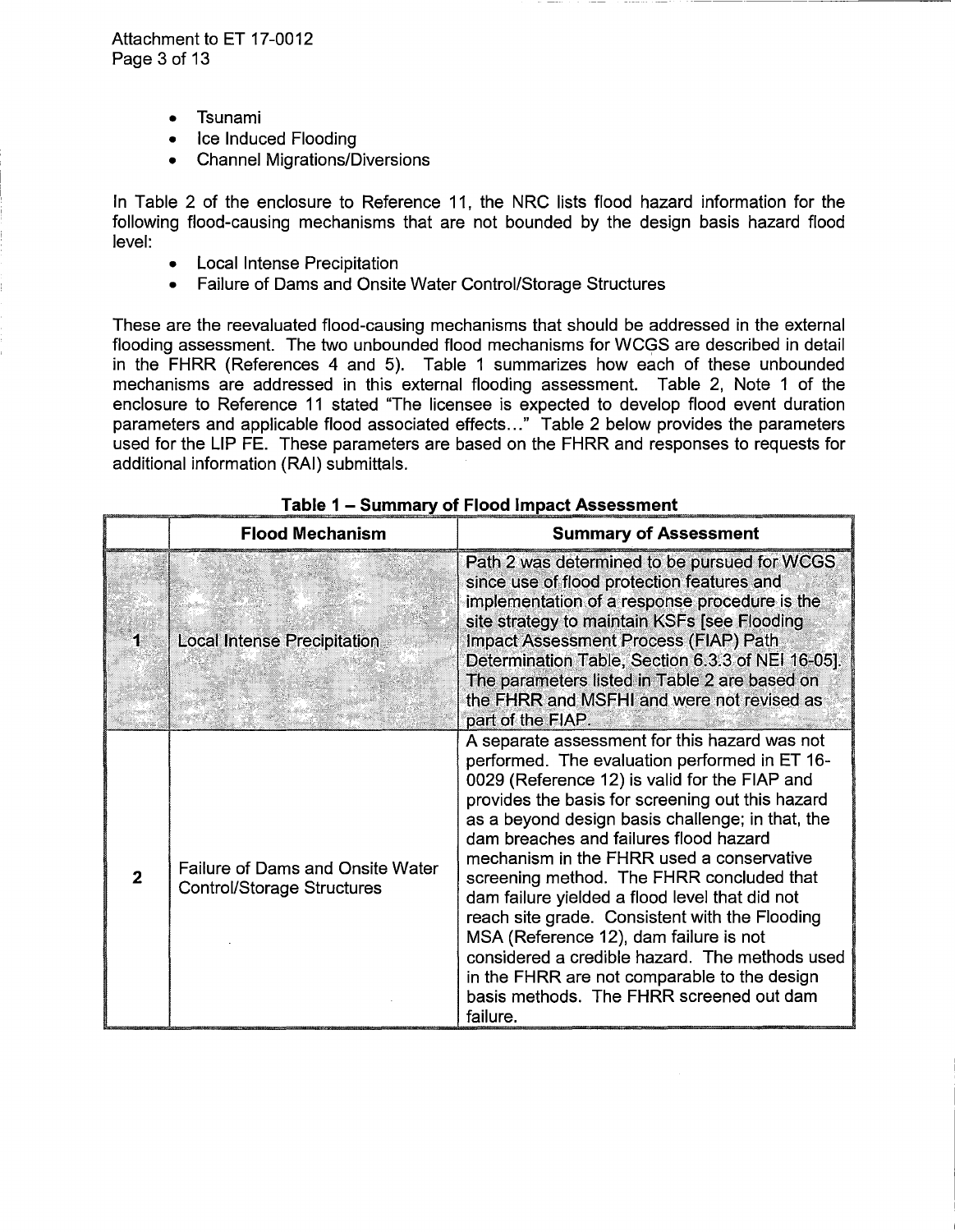| <b>Parameter Description</b>                                 | <b>Values/Discussion</b> |          |
|--------------------------------------------------------------|--------------------------|----------|
| 1. Maximum Stillwater Elevation (ft Mean Sea Level<br>(MSL)  |                          |          |
| - Areas Around the Powerblock                                | 1,100.5                  | (Note 1) |
| - Areas Away from the Powerblock                             | 1,099.9                  | (Note 1) |
| 2. Maximum Wave Run-up Elevation (ft MSL)                    | <b>Screened Out</b>      | (Note 2) |
| 3. Maximum Hydrodynamic/Debris Loading (psf)                 | <b>Screened Out</b>      | (Note 3) |
| 4. Effects of Sediment Deposition/Erosion                    | <b>Screened Out</b>      | (Note 4) |
| 5. Other associated effects<br>- Maximum Flow Velocity (fps) | <b>Screened Out</b>      | (Note 5) |
| 6. Concurrent Site Conditions                                |                          |          |
| - Winds (mph)                                                | 38.65                    | (Note 6) |
| 7. Effects on Groundwater (ft MSL)                           | 1,100.5                  | (Note 7) |
| 8. Warning Time (hours)                                      | 1.0                      | (Note 8) |
| 9. Period of Site Preparation (hours)                        | 0.65                     | (Note 8) |
| 10. Period of Inundation (hours)                             | 1.24                     | (Note 9) |
| 11. Period of Recession (hours)                              | 8.76                     | (Note 9) |
| 12. Plant Mode of Operations                                 | All                      |          |
| 13. Other Factors                                            | None                     |          |

#### **Table 2 - Flood Mechanism Parameters for LIP**

Notes:

- 1. Table 2 shows the most bounding values around the site and does not represent the flood levels at pathways to key SSCs. Various locations around the site have different flooding depths. As noted in the FHRR, 11 doors have flood waters that exceed elevation 1, 100 ft MSL. These are the only locations that require analysis in this Focused Evaluation. This is consistent with the MSA submittal (Reference 12).
- 2. Wind waves coincident with a LIP event were screened out as a potential hazard at the WCGS site in the FHRR based on the following factors: the shallow water depths near buildings, the direction of the flow velocities (generally away from buildings), and the height of the buildings in the powerblock that would tend to block wind and shorten fetch lengths. This is consistent with the MSA submittal.
- 3. The evaluation presented in the MSA submittal concluded that the key safety functions will not be challenged by hydrodynamic loads or associated flow velocities. The potential debris generation caused by the LIP event will be from unsecured materials located inside the plant powerblock. Procedurally controlled housekeeping practices minimize the amount of material/debris that can be moved by LIP runoff. The flow velocities inside the powerblock are low, minimizing debris transport and the ability for waterborne projectiles to adversely affect key SSCs. Therefore, hydrodynamic or debris loading due to LIP will not impact KSFs, consistent with the MSA submittal. The suction source for essential service water is Coffey County Lake. The potential for debris impact from LIP on essential service water suction in Coffey County Lake is bounded by the flooding in streams and rivers evaluation from Section 3.3.2.2.6.3 of the FHRR, which screened out debris clogging due to baffle dikes and the essential service water pump house trash racks.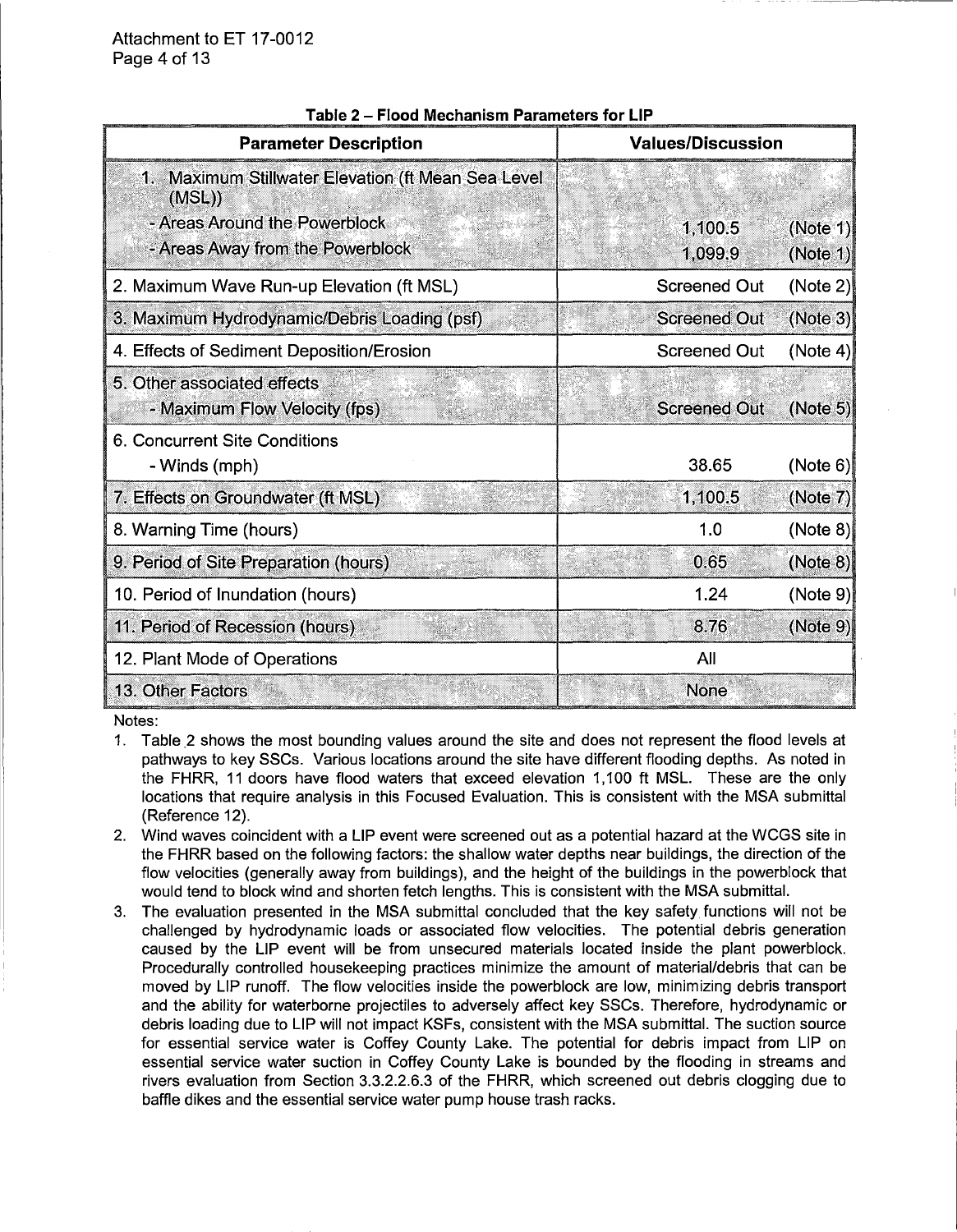- 4. Section 3.3.1.3 of the FHRR explains that sedimentation due to a LIP event (i.e., deposition and erosion of sediment) was screened out as a potential hazard for the WCGS site. Therefore, sedimentation due to LIP will not impact key safety functions, consistent with the MSA submittal.
- 5. The evaluation presented in the MSA submittal concluded that the flow velocities in and around site structures should not be of sufficient depth or velocity to impair the performance of human actions related to the protection of key safety functions. Therefore, consistent with the MSA submittal, flow velocities due to LIP will not impact key safety functions.
- 6. The value of 38.65 mph for the MSFHI is the 10-minute, two-year maximum sustained overland wind speed calculated in the FHRR for the flooding in rivers and streams hazard and was determined using the methods in the U.S. Army Corps of Engineers Coastal Engineering Manual. Placing quick dam flood barriers at eleven powerblock doorways is the only protective action that may be required to keep the buildings that contain key SSCs dry during a LIP event. With the exception of three deployment locations that require exterior access, the barriers are stored in the same buildings in which they need to be deployed and are deployed without going outside. The margin between deployment and available warning time shows that key safety functions can be maintained. Therefore, any slowdown in deployment of the barriers due to a wind of 38.65 mph occurring coincidentally with the LIP rainfall will not affect protection of key SSCs during a LIP event. Furthermore, if barriers are not placed prior to onset of LIP, this FE has shown that key SSCs are not impacted. Refer to Section 5.3 for further discussion.
- 7. Penetrations that limit water intrusion into the powerblock are credited flood protection features. The structures monitoring program is used to monitor water inleakage at joints and penetrations with an inspection interval of once every 5 years. Any seals determined to be deficient will be addressed by the site corrective action program. The APM of penetrations was evaluated and found to be acceptable. This will ensure key safety functions are not challenged. Safety-related buildings and structures are designed to Seismic Category I standards. The additional hydrostatic head considered by the MSFHI, as detailed in Tables 3-2 and 3-3 of the FHRR, is small and will not inhibit the design function of the safety-related structures. Therefore, the hydrostatic loads and groundwater levels due to LIP will not prohibit the implementation of key safety functions.
- 8. The evaluation presented in the MSA submittal shows that warning time is expected to be available such that required actions specific to flooding in Procedure, OFN SG-048, "Flash Flood Warning" (Reference 13) may be performed.
- 9. Information developed for the FHRR and the information used to respond to RAI 10 in Reference 5 are used as the basis for the development of the bounding flood event duration information. Based upon this information, the flood water exceeds the floor elevation of 11 doorways that are pathways to key SSCs. These pathways are protected by quick dam flood barriers that are deployed using Reference 13. The peak flood depths are either directly tied to the peak precipitation intensity (i.e., the peak ponding level occurs at the start of the storm when the peak intensity occurs) or lags the peak intensity by up to 30 minutes (i.e., flood levels begin to recede at these locations after 30 minutes) (Reference 14). Water begins to recede below the floor elevation at the critical doorways by approximately 30 minutes after the start of the LIP rainfall at most locations with the most rapid reduction beginning one hour after the start of the LIP rainfall. Time history plots from an FHRR input calculation show that standing ponding around the site occurs ten hours after the start of the event but by seven to eight hours into the event, a steady state ponding level is reached at most locations; this level is typically less than one inch of water. Flood levels have receded below the 11 entryway elevations as early as six minutes to as late as 1.24 hours into a LIP event. The timing information provided herein is based on model output files from an FHRR input calculation and is considered a refinement of the information presented in the MSA submittal.

### **4. Overall Site Flooding Response**

4.1 Description of Overall Site Flooding Response

Key SSCs at WCGS that support core cooling, Spent Fuel Pool (SFP) cooling, and containment integrity are located in the Auxiliary Building (AB), Control Building (CB), Emergency Diesel Generator Building (DG), Fuel Building (FB), Reactor Building (RB), and Refueling Water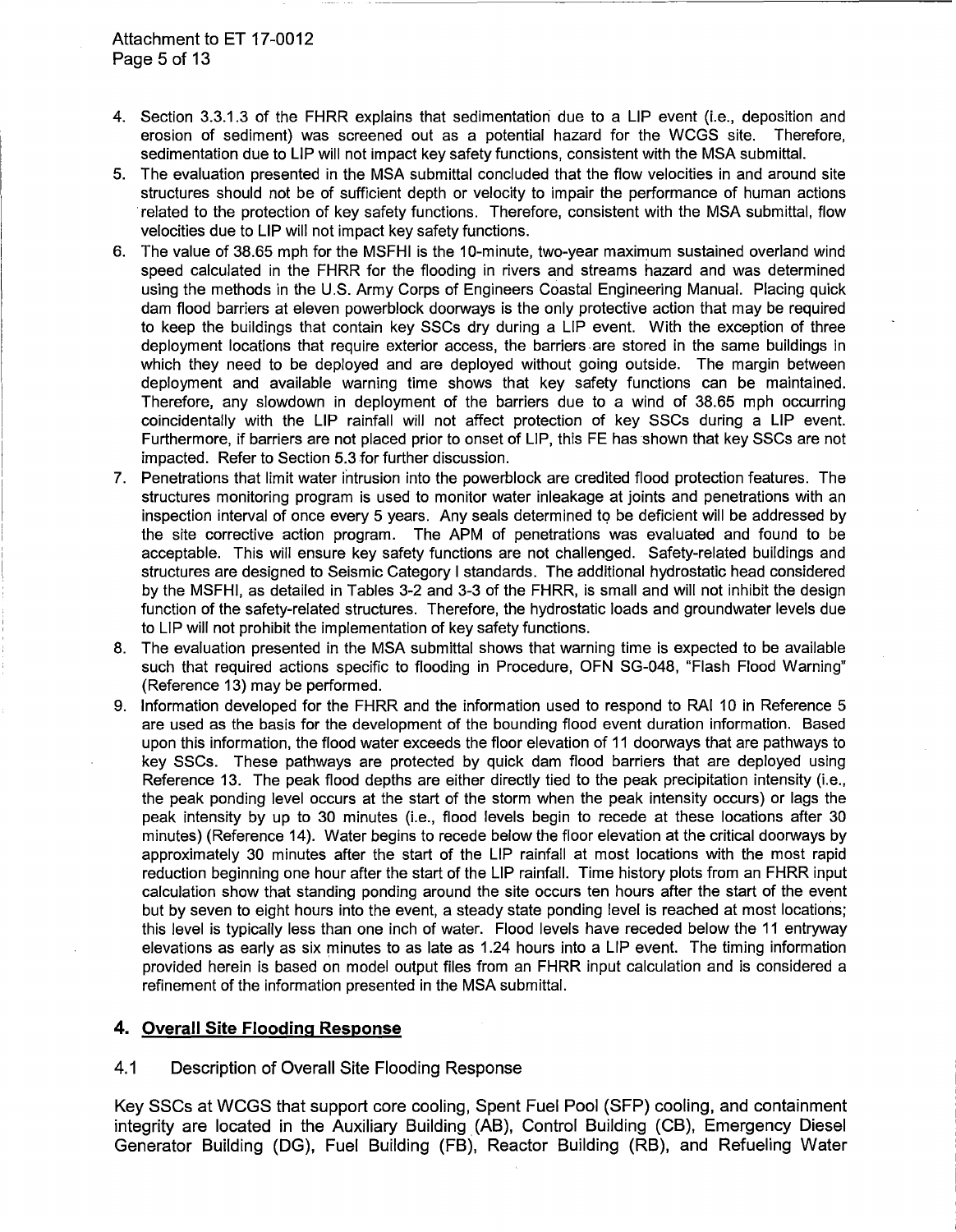Attachment to ET 17-0012 Page 6 of 13

Storage Tank (RWST) Valvehouse. A conservative list of key SSCs was developed based on site internal flooding calculations, which evaluated the lowest safety-related SSC susceptible to flooding in each room. This list includes more SSCs than would be required by the definition of key SSCs. As discussed in Section 5.1, the main locations of concern are grade elevation of the FB and the basements of the AB and CB. The lowest SSCs included in the key SSC list for the FB at grade include spent fuel pool pump room coolers. The lowest SSCs included in the key SSC list for the AB basement include equipment and instrumentation for reactivity control, and pumps and associated electrical for charging, safety injection, residual heat removal, and containment spray. The lowest SSCs included in the key SSC- list for the CB basement include equipment and electrical for essential service water (Reference 14).

The key SSCs are protected from the effects of LIP by incorporated passive and active flood protection features as well as through the deployment of temporary passive flood protection. Passive incorporated flood protection features include topography, walls, roofs, floor, and penetration seals. Incorporated active flood protection features include below grade pressure doors in the AB, watertight doors in the AB and CB, and sump pumps in the AB, CB, DG, and FB. The temporary passive flood protection features are commercial grade quick dam flood barriers that are deployed at select doorways when Reference 13'is implemented.

Without installation of the quick dam flood barriers, water may enter through eleven doorways that are pathways to key SSCs and were identified in the FHRR to have maximum transient ponding levels that exceed the entryway elevation of 1, 100 ft MSL (2,000 ft Standardized Nuclear Unit Power Plant System (SNUPPS)). The water would accumulate in the FB and the basements of AB and CB. The barriers are to be deployed upon receipt of a flash flood warning. The barriers are stored in the Operations Storage Area of the Turbine Building at elevation 1, 133 ft MSL (2,033 ft SNUPPS) for doors not in the radiation controlled area (RCA). Flood barriers to be used at doors within the RCA can be retrieved from either Area 5 Sump Storage Area of the Auxiliary Building at elevation 1,074 ft MSL (1,974 ft SNUPPS) or the Operations Storage Area of the Turbine Building. The deployment of barriers can be done concurrently, which allows more than one operator to perform actions, if available. , With the deployment of the barriers, all KSFs and key SSCs will remain available during a LIP event. Though not credited in this evaluation, additional defense-in-depth is provided by FLEX as shown in the Flooding MSA addressing the potential for an extended loss of power occurring coincidently with a LIP event (Reference 12).

4.2 Summary of Plant Modifications and Changes

There are no remaining actions necessary to implement the flood strategy ,described above. The site has initiated site modifications that would provide added flood protection for the site. These modifications were not credited in the LIP FE.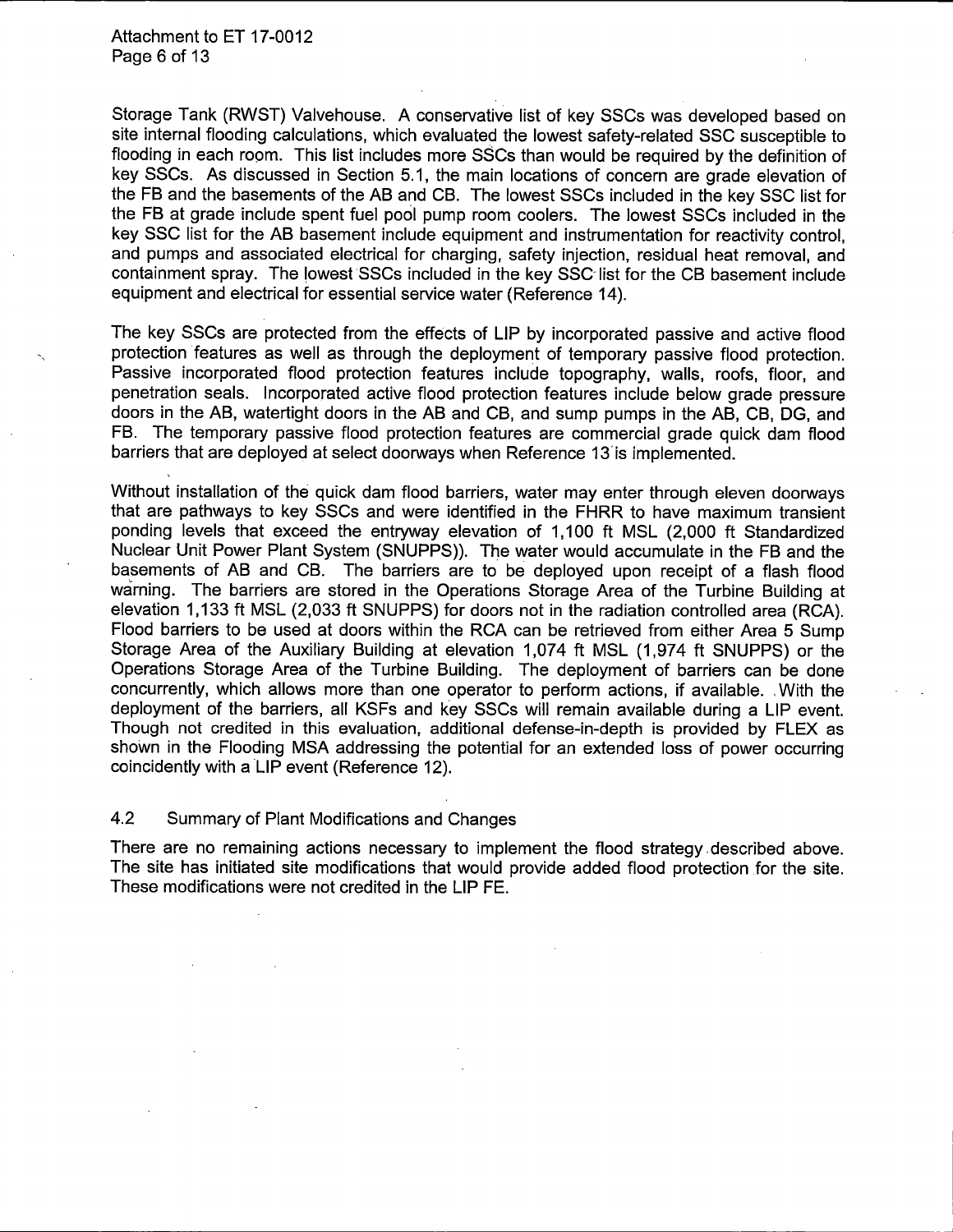Attachment to ET 17-0012 Page 7 of 13

## 5. Flood Impact Assessment

### 5.1 Description of Flood Impact

Table 2 in Reference 11 identifies the maximum LIP ponding elevation in areas around the powerblock as 1, 100.5 ft MSL and 1,099.9 ft MSL for areas away from the powerblock. Potential inleakage due to the flood is protected against by the deployment of the quick dam flood barriers at the eleven locations where the FHRR determined that flood. levels will exceed entryway elevations. Five of these doors are direct paths to key SSCs (i.e., they are doors that breach safety related buildings). The other six doors are indirect pathways through attached · buildings and structures. Available Physical Margin was evaluated for the case where flood barriers are installed to prevent inleakage. For this case, APM was defined as the difference between the elevation at the top of the barrier and the maximum flood elevation at the barrier. The doorway with the lowest APM where barriers would be installed has an APM of 1.1 inches. Some doorways are pathways to key SSCs but do not require flood protection because the FHRR determined peak ponding levels lower than the entryway elevation; the lowest APM for these locations is 0.6 inches. Additionally, penetration seal APM was evaluated per References 9 and 15, and found to be adequate (Reference 14).

The potential case where quick dam flood barriers may not get installed was also evaluated. The evaluation found that water accumulation in areas containing key SSCs would be in the FB and the basements of AB and CB. The APM between key SSC height and LIP water accumulation inside buildings was determined to be 43 inches for the most vulnerable or lowest key SSC located in the AB basement, the boric acid tank instrumentation. The most vulnerable key SSC located in the basement of the CB, the electrical contacts for essential service water isolation valves, had an APM of 32.9 inches. The lowest key SSC located at grade elevation in the FB, 'A' train SFP pump room cooler, had an APM of 9.9 inches. This is due to site topographic features combined with the short duration of the LIP event preventing significant water accumulation from occurring that could impact key SSCs and does not even account for internal barriers (i.e., doors) that would limit water inundation. The evaluation also found that the accumulated water depths would be bounded by the site internal flooding design basis. LIP flood waters would not intrude into DG, RB, and RWST Valvehouse (Reference 14).

Since the maximum flood elevation does not impact any key SSCs, there are no consequential flood conditions. Therefore, there was no need to determine the consequential flood. In this context, the external flood mitigation strategies provided added margin to protect against the LIP hazard.

### 5.2 Adequate APM Justification and Reliability Flood Protection

The design basis for exterior penetration seals is to be leak tight. The structures monitoring program is used to monitor water inleakage at joints and penetrations with an inspection interval of once every 5 years. As discussed in Reference 5, penetrations with a history of leakage will be reworked or repaired. Any non-conforming conditions will be entered into the site corrective action program. Assuming an increase in the hydrostatic load attributed to the LIP peak ponding elevation to 1, 100.5 ft MSL (the MSFHI flood elevation), the peak transient groundwater hydrostatic pressure on the lowest safety related building elevation (being 1,074 ft MSL, top of floor elevation) would increase by the ratio of  $(1,100.5-1,099.5)$   $(1,099.5-1,074) = 3.9\%$ . Design margins for structures are well above this value. Therefore, it is not feasible that this transient increase in maximum ponding level would cause a sustained increase in the groundwater level of 1 foot of additional head not included in the current design basis. In addition, it is not feasible that this incremental head would cause sufficient penetration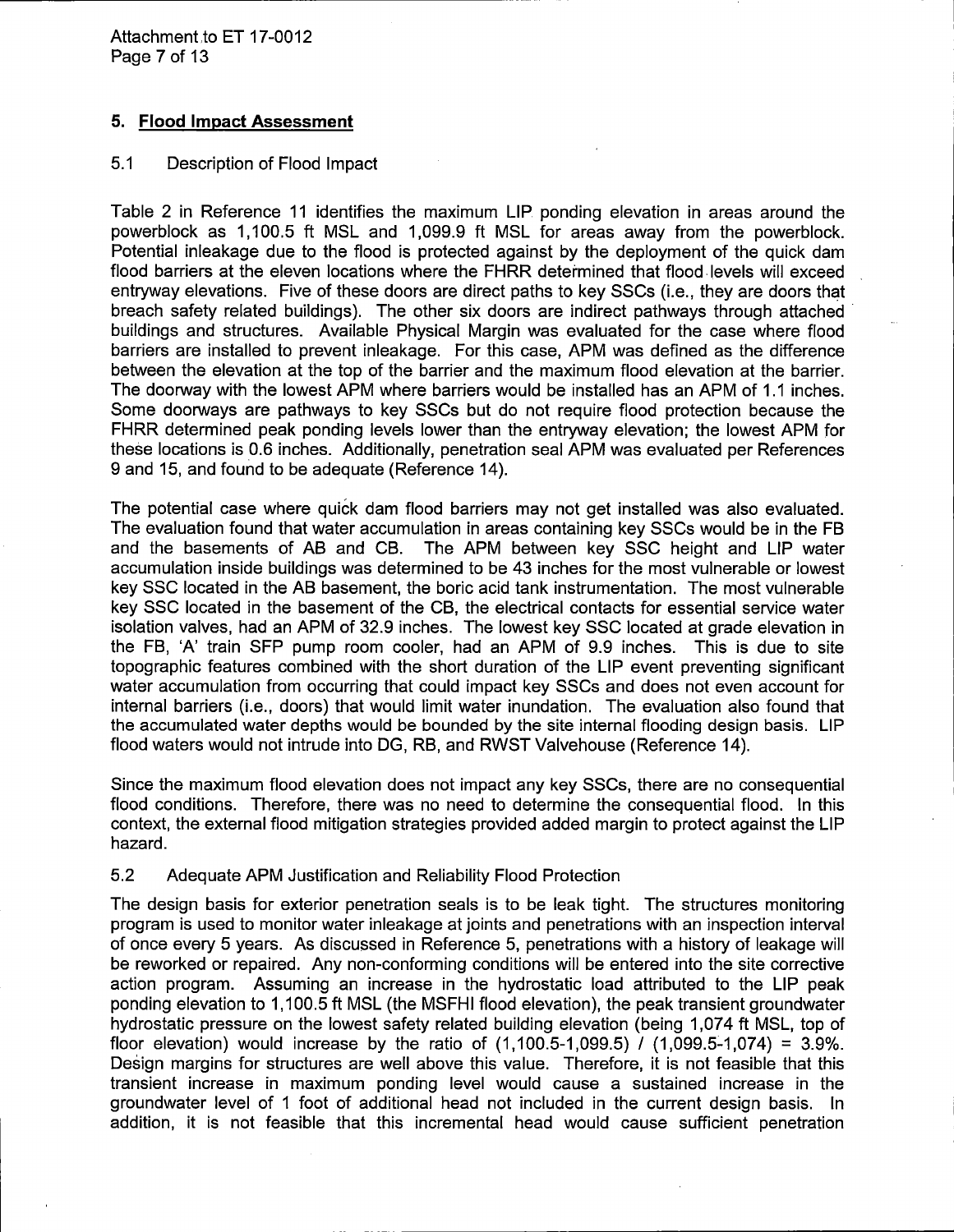inleakage to affect the lowest potentially susceptible key SSC or accumulate to a depth that exceeds the design basis internal flooding analyses.

The evaluation for the case where barriers do not get installed shows that there is significant APM to the lowest potentially affected key SSC. Furthermore, the reevaluated LIP hazard was calculated with the following implicit conservatisms in the determination of flood levels (Reference 14):

- The rainfall distribution used was based on Hydrometeorological Report No. 52, as opposed to using a site-specific probable maximum precipitation study that would refine the rainfall analysis to be more representative of the local and regional conditions.
- The reevaluated LIP calculations applied a 1-hour, 1-sq-mi rainfall event that produces 19 inches of rainfall, which was nested into a 6-hr, 10-sq-mi probable maximum precipitation (PMP) event with a total rainfall of 28.59 inches, to the site drainage area that is less than 1-sq-mi.
- Roofs were modeled as flat; whereas, site roofs were sloped away from roof perimeters. Inclusion of the additional detail would increase the storage capability of the roofs and reduce ponding levels at grade.
- Flow routing through culverts, drainage ditches, and swales was not credited. The model grid cell size used effectively considers drainage features as blocked and only allowed overland flow. Discrete modeling of these features, as well as planned plant modifications, should reduce flood levels around the site.
- Underground drainage piping was not credited.

The site installs temporary flood barriers prior to the onset of LIP, using procedural controls. The APM associated with the top elevations of the barrier locations is considered adequate because all of these barriers are placed on the inside of doorways, except at the two rollup doors, with the main function being the prevention of leakage around door gaps. Furthermore, many of the barrier locations are at pressure or missile doors that are designed to be loaded with a differential pressure. Successful simulations of barrier installation have been performed. Additionally, site features not credited in the determination of APM for the case where barriers are not installed, include the operation of sump pumps in below grade rooms, and the capacity of floor drains and sumps. These would provide additional margin. In all cases, the internal flooding design basis flood levels bounded potential flood levels in rooms containing key SSCs that could be potentially impacted.

Therefore, APM is considered adequate and reliable (Reference 14).

# 5.3 Adequate Overall Site Response

This evaluation, performed in accordance with NEI 16-05, Appendix C, has demonstrated that the overall site response to LIP is adequate.

Ņ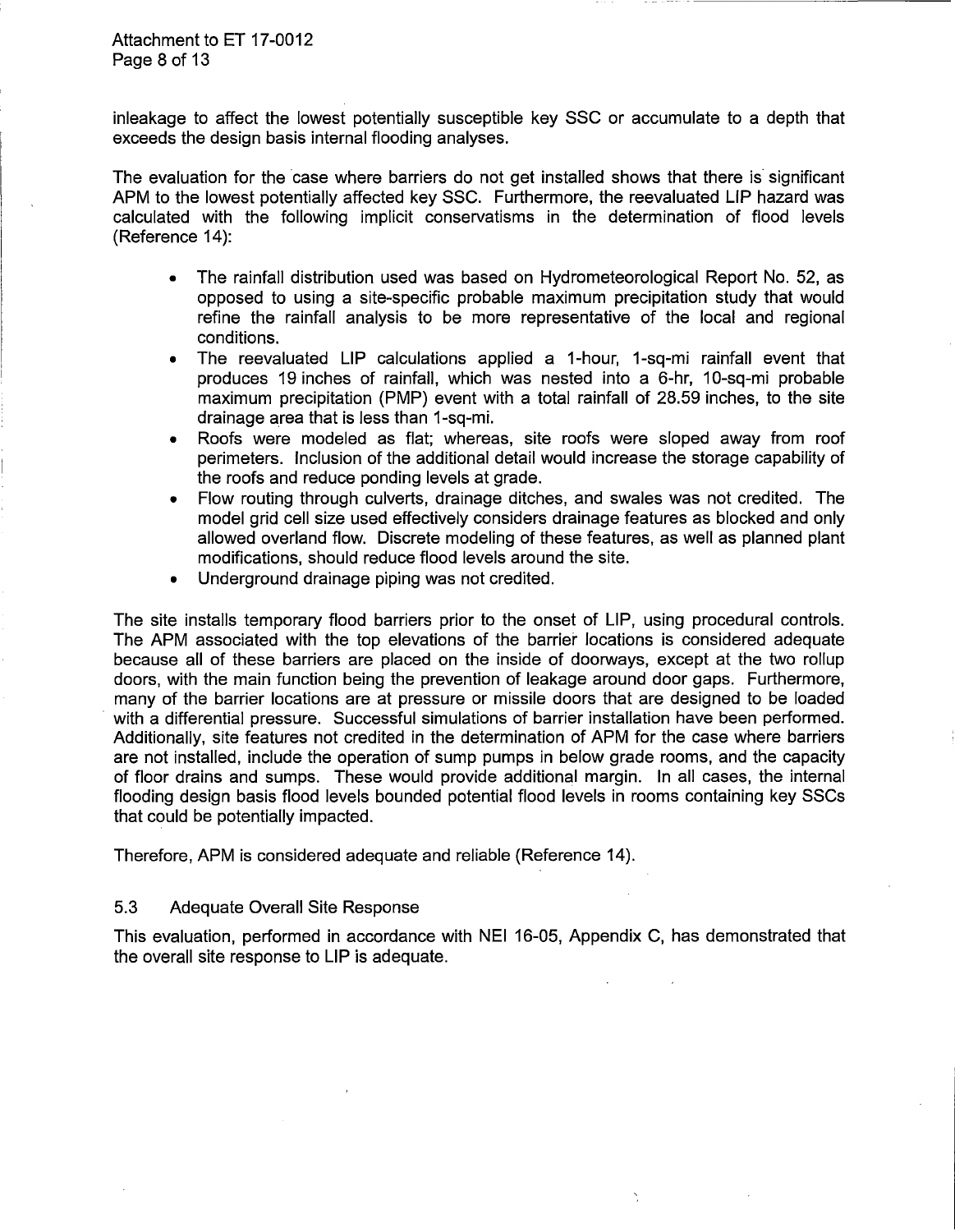Attachment to ET 17-0012 Page 9 of 13

When a flash flood warning for Coffey County, Kansas is received from the National Weather Service, operations implements Reference 13 to install quick dam flood barriers. As evaluated in the MSA (Reference 12), there is at least one hour of warning time associated with the event. The procedure contains no timing requirements or critical path actions. The deployment of the barriers can be performed in any order, based on the number of available operators and weather conditions. However, weather conditions only impact the installation of barriers at three locations where exterior access is required to install the barriers. Barriers can be installed at other locations that do not require exterior access if immediate weather conditions do not allow for exterior access (Reference 14).

Figure 1 provides an evaluation of the timeline for the site response. The figure includes two water level plots based on the FHRR, one for the ten building doors that must be protected and one for the condensate storage tank valvehouse door that must be protected. The evaluation considers a delay of 15 minutes between the issuance of the flash flood warning by the National Weather Service and the time for the control room to receive the warning and initiate the procedural response. The 15 minute delay is more than the eight minutes required to initiate the procedure to respond to the issuance of a flash flood warning for Coffey County, KS in 2016. The 15 minute delay is consistent with the timing evaluation performed for the MSA. With one field operator performing the installation, there is more than six minutes of margin based on the timing simulation performed and validated for the Flooding MSA. Adding an additional field operator increases the margin to 25 minutes based on the timing simulation performed and. validated for the Flooding MSA. This is consistent with documented timing information for response to an actual flash flood warning in 2016, where it took 19 minutes to complete installation of the barriers after receipt of the warning by the control room. Generally, there are five field operators that may be available to perform installation of the barriers, and during outages additional field operators are placed on each shift (Reference 14).

Operators are trained to the procedure as part of initial operator qualification. Procedure refresher training is held at the same frequency as refresher training for FLEX strategy response. The barriers are stored in accessible locations. The procedure requires the reordering of barriers that become wetted during the response such that proper inventory is . maintained (Reference 14).

Therefore, the site response to LIP has been demonstrated to be adequate by meeting the guidelines in NEI 16-05 Appendix C. It is further noted that there are no time sensitive critical actions required by the procedural response. The time margin calculated was at least six minutes, given an available warning time of 60 minutes; and a time required for one operator to execute of 39 minutes. The evaluation presented in Reference 14 shows that there is adequate APM even if barriers do not get installed prior to the onset of LIP, such that delay in installation of barriers requiring exterior access will not impact key SSCs.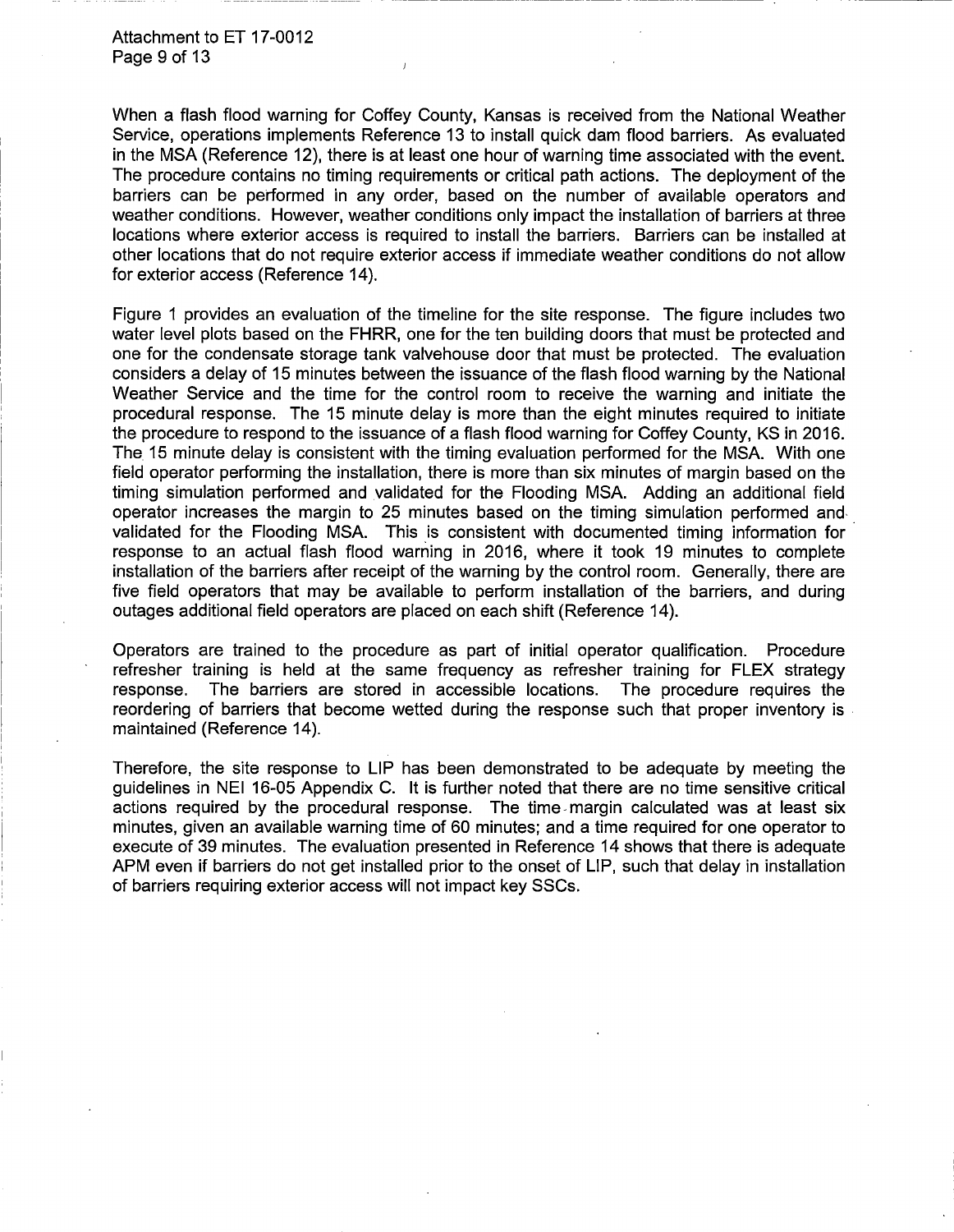

### Figure 1 - LIP Response Strategy Timeline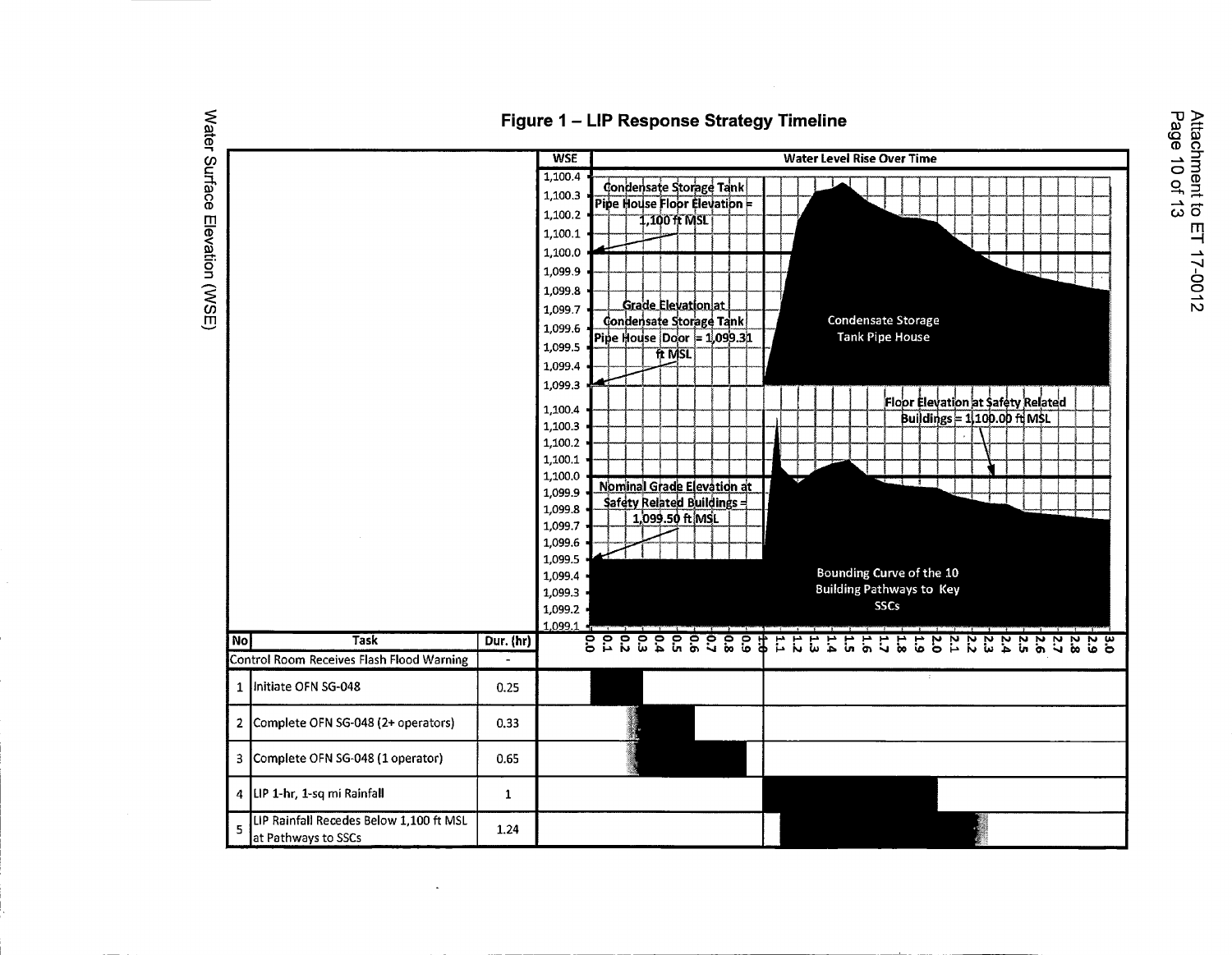#### **6. Conclusion**

The FHRR showed that two flooding mechanisms were not bounded by the current licensing basis (CLB) and were required· to be evaluated in this FE. The first mechanism LIP was estimated to generate a water level that exceeds the floor elevation at 11 doorways that are pathways to key SSCs. Upon receipt of a flash flood warning, quick dam flood barriers are placed at these eleven doorways to preclude building inundation. This FE demonstrated that the site response is adequate by meeting the requirements of Appendix C in NEI 16-05. This FE also demonstrates that even without the barriers in place, the amount of flood water expected to flow into the AB, CB, and FB is an insufficient amount to impact key SSCs and that significant margin exists.

The second mechanism that was not bounded by the CLB is failure of dams and onsite water control/storage structures. The FHRR screened this hazard out using methods that are more conservative than the current design basis and yielded a flood level that did not reach site grade. Consistent with the Flooding MSA, Dam Failure is not considered a credible hazard and was not further evaluated as part of the FE.

Finally, the MSA demonstrated that mitigating strategies (FLEX) would be available to maintain/restore KSFs as a defense-in-depth measure if an extended loss of power occurred coincidently with a LIP event. Additional information can be found in the Flooding MSA (Reference 12).

This submittal completes the actions related to external flooding required by Reference 1, without the need for the NRC staff to perform Phase 2 decision making per Reference 9 and 10.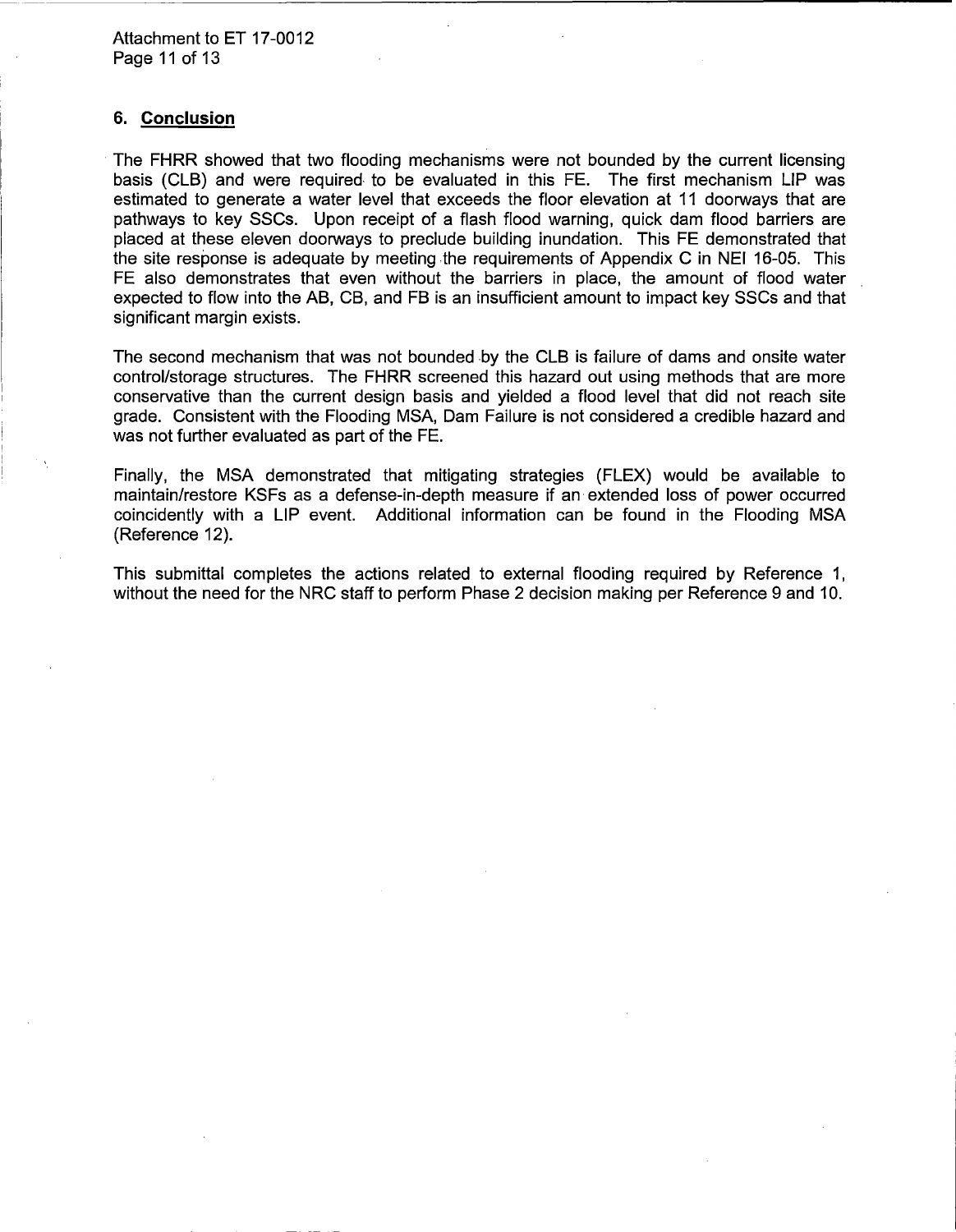### 7. References

- 1. Letter from E. J. Leeds and M. R. Johnson, USNRC, to M. W. Sunseri, WCNOC, "Request for Information Pursuant to Title 10 of the Code of Federal Requiations 50.54(f) Regarding Recommendations 2.1, 2.3, and 9.3, of the Near-Term Task Force Review of Insights from the Fukushima Dai-ichi Accident," dated March 12, 2012. **ADAMS** Accession No. ML12053A340.
- 2. WCNOC Letter ET 14-0012, "Docket No. 50-482: Wolf Creek Nuclear Operating Corporation's Flood Hazard Reevaluation Report in Response to NRC Request for Information Regarding Recommendation 2.1, Flooding, of the Near-Term Task Force Review of Insights from the Fukushima Dai-ichi Accident," dated March 10, 2014. ADAMS Accession No. ML14077A280.
- 3. WCNOC Letter ET 15-0012, "Docket No. 50-482: Response to Request for Additional Information Regarding Flood Hazard Reevaluation Report," dated May 20, 2015.
- 4. WCNOC Letter ET 16-0003, "Wolf Creek Nuclear Operating Corporation's Flood Hazard Reevaluation Report, Revision 1," dated January 19, 2016. ADAMS Accession No. ML16032A190.
- 5. WCNOC Letter ET 16-0009, "Docket No. 50-482: Response to Request for Additional Information Regarding Flood Hazard Reevaluation Report, Revision 1," dated February 23, 2016. ADAMS Accession No. ML16061A256.
- 6. NRC Staff Requirements Memoranda to COMSECY-14-0037, "Staff Requirements COMSECY-14-0037 - Integration of Mitigating Strategies for Beyond-Design-Basis External Events and the Reevaluation of Flooding Hazards," dated March 30, 2015. ADAMS Accession No. ML15089A236.
- 7. Letter from W. M. Dean, USNRC, to A. C. Heflin, WCNOC. "Coordination of Requests for Information Regarding Flooding Hazard Reevaluations and Mitigating Strategies for Beyond-Design-Basis External Events," dated September 1, 2015. ADAMS Accession No. ML15174A257.
- 8. Letter from D. L. Skeen, USNRC, to J. E. Pollock, NEI, "Trigger Conditions for Performing an Integrated Assessment and Due Date for Response," dated December 3, 2012. ADAMS Accession No. ML12326A912.
- 9. NEI Report 16-05, Revision 1, "External Flooding Assessment Guidelines," dated June 2016. ADAMS Accession No. ML16165A178.
- 10. NRC Interim Staff Guidance JLD-ISG-2016-01, Revision 0, "Guidance for Activities Related to Near-Term Task Force Recommendation 2.1, Flooding Hazard Reevaluation; Focused Evaluation and Integrated Assessment," dated July 11, 2016. **ADAMS** Accession No. ML16162A301.
- 11. Letter from A. J. Minarik, USNRC, to A. C. Heflin, WCNOC, "Wolf Creek Generating Station – Interim Staff Response to Reevaluated Flood Hazards Submitted in Response to 10 CFR 50.54(f) Information Request - Flood-causing Mechanism Reevaluation (CAC No. MF3648)," dated December 24, 2015. ADAMS Accession No. ML15357A179.